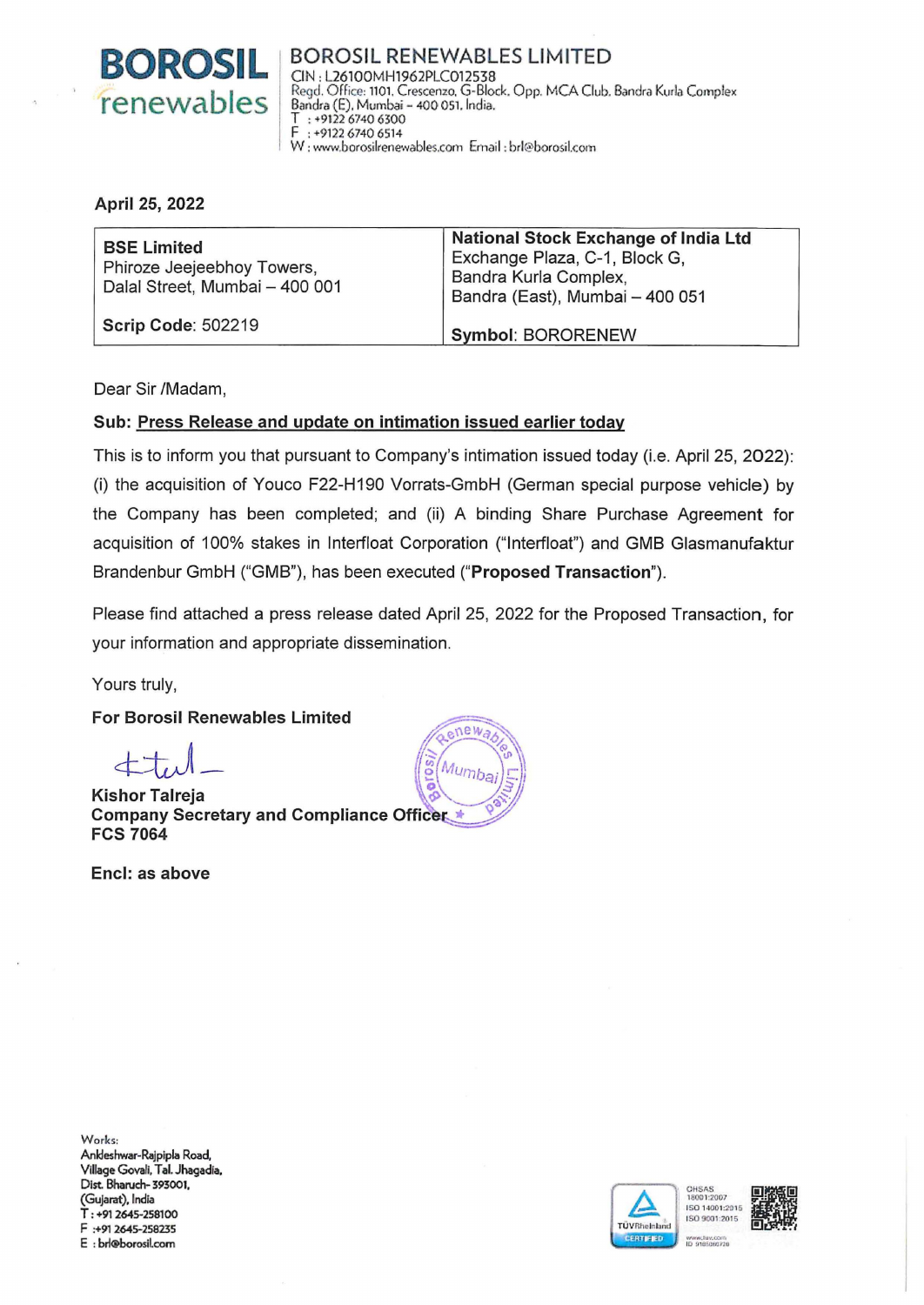



# **Borosil Renewables Ltd. (BRL) to acquire 100% stake in Interfloat Group, the largest solar glass manufacturer in Europe**

BRL is pleased to announce signing of a binding offer for 100% equity in Interfloat Group, Europe's *largest manufacturer of solar glass. The Interfloat Group consists of GMB Glasmanufaktur Brandenburg GmbH (GMB), located in Tschernitz, Germany, and Interfloat Corporation, based in Ruggell, Liechtenstein.* 

*GMB operates a solar glass plant with production of 300 TPD (Tons per Day). With its acquisition of the Interfloat Group, BRL's solar glass output will grow to 750 TPD from the current 450 TPD, an increase of 66%. This acquisition will make a wider range of solar glass available to BRL's expanded customer base in Europe. Not only will Borosil leverage its highly efficient production technology to bring greater productivity and a lower carbon footprint to the European entity, it will also move towards expanding production in its European acquisition to 500 TPD from the current 300 TPD.* 

**Mumbai, India/Tschernitz, Germany: April 25, 2022**: India's first and only solar glass manufacturer Borosil Renewables Limited ("BRL" or "Borosil"), and the Interfloat group of companies ("Interfloat", based in the European Union) today announced the signing of a binding cash and stock deal enabling BRL to acquire a 100% stake in the Interfloat Group.

Interfloat Group consists of two companies – GMB Glasmanufaktur Brandenburg GmbH (GMB), based near Berlin, and Interfloat Corporation, based in Liechtenstein. GMB is the largest solar glass producer in Europe with a current capacity of 300 TPD (tons per day). It has manufactured glass for Europe's solar (solar PV as well as solar thermal) and greenhouse glass markets since 2010. Interfloat has been servicing customers in Europe for close to 40 years and has deep-rooted relationships with the glass trade in the region.

Under the "Solar Manufacturing Accelerator" program, the European union (EU) foresees a manifold increase in domestic European production of solar photovoltaic modules and the entire range of components. This will inevitably lead to an increase in demand for solar glass across Europe, which is expected to grow rapidly in the near future. The customers of solar glass (used in various applications including Solar PV, Solar thermal, Greenhouses, etc.) are looking for availability of higher volumes from a diversified and reliable supply chain with domestic roots. This is especially true after the unpleasant shocks faced due to ongoing disruptions with the existing supply chain impacting availability of critical components like solar glass.

With this acquisition, BRL's total installed solar glass manufacturing capacity in India and Europe will reach 750 TPD immediately, thereby allowing more efficient supply to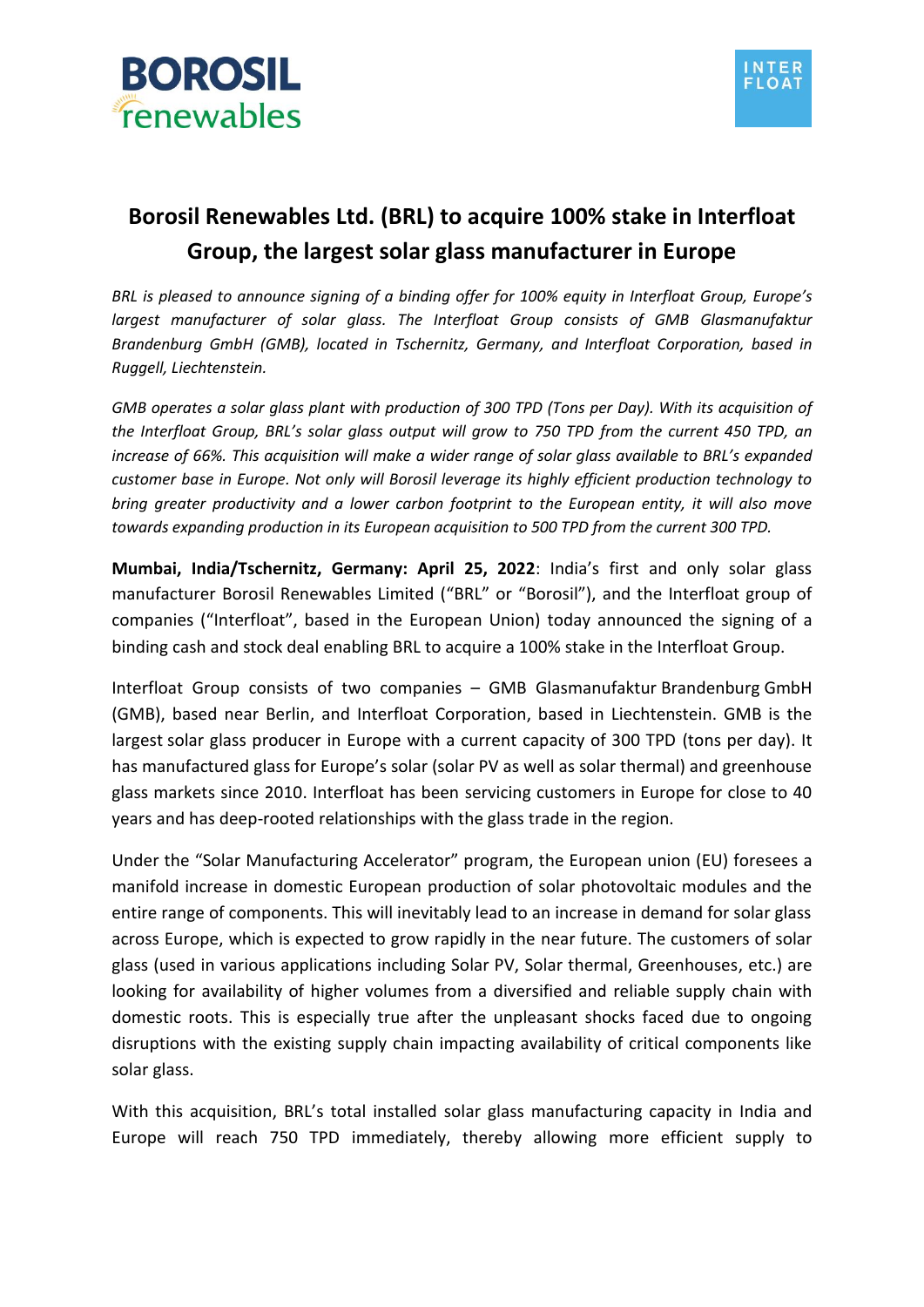# **BOROSIL** fenewables



customers in Europe. This acquisition will also accelerate investments in new product and technology development benefiting customers. Borosil's expertise in achieving high efficiency in the manufacturing process to enhance throughput and lower costs will bring economies of scale to Interfloat's expansion and manufacturing plans, while reducing the carbon footprint of its European operations.

The BRL expansion currently underway in India will take it to 1000 TPD in September 2022. The next expansion phases remain intact – growing to 1550 TPD by the end of 2023-24, and 2100 TPD by the end of 2024-25. Furthermore, Borosil is committed to investing in manufacturing in Europe and will be increasing capacity at GMB's Tschernitz plant to 500 TPD by 2023. This means that, with about 2600 TPD manufacturing capacity, BRL will be able to supply solar glass for more than 15 gigawatts of solar modules from 2025 while de-risking production from a single location.

**Pradeep Kheruka, Executive Chairman of Borosil Renewables Ltd.**, said, "This acquisition moves us closer to our vision of being the most customer-centric company in the world. We believe that by leveraging the existing synergies and several complementary skill sets offered by the two companies, we will be able to serve our customers better. With the capacity expansions planned in India and Europe in the near future, we expect to enhance the reliability of our supply chains for our customers. On this journey, our unremitting efforts shall remain focused as always on reducing the overall carbon footprint of our operations".

**Christian Kern, Chairman of the Board of Directors Interfloat Corporation and former Austrian chancellor**: "Borosil Renewables, a worldwide innovation leader with focus on green production of solar panels, is a huge gain for Interfloat and the production in Brandenburg. In such difficult times, when the European industry suffers from soaring gas prices, a strong international partner will ensure the European production of clean energy." By explicit wish of Borosil, Mr. Kern will remain on the Board of Interfloat.

For this transaction, Lincoln International was the financial advisor, with Khaitan & Co. and DLA Piper as the legal advisors to Borosil Renewables Limited.

# **About Borosil Renewables Limited**

A member of the Borosil Group, whose experience in manufacturing specialty glass spans six decades, Borosil Renewables Limited is engaged in the manufacturing of low-iron-textured solar glass for applications in photovoltaic panels, flat-plate collectors, and greenhouses and is the first and only solar glass manufacturer in India. The company commissioned its first solar glass manufacturing facility at Bharuch in the Indian State of Gujarat in January 2010. It has become a trendsetter in the solar glass industry with its specialized products and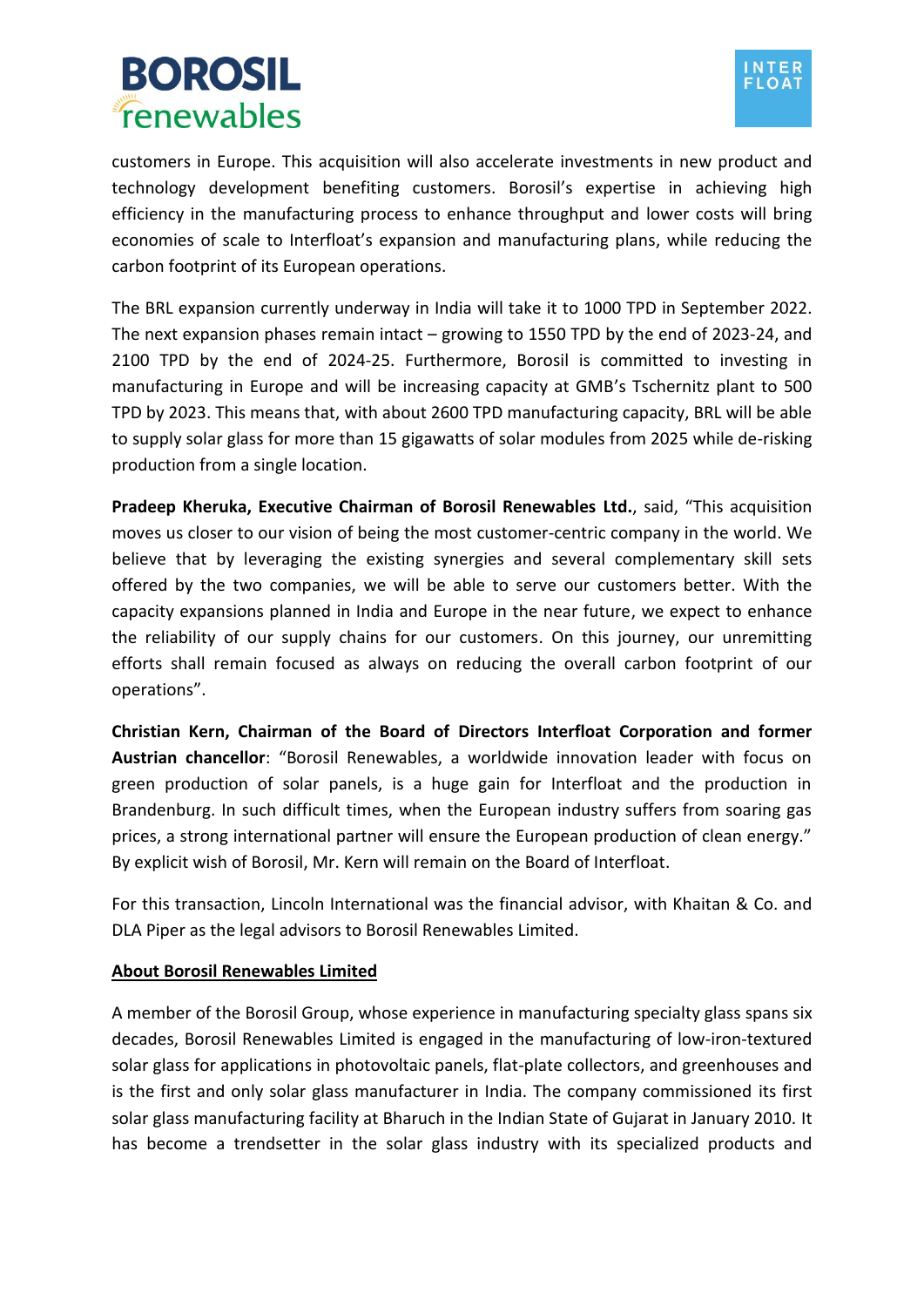



pioneering achievements, including a low carbon footprint. BRL is the first company in the world to develop a manufacturing process that does not require the use of an extremely toxic element Antimony (Sb) in solar glass and also the first to develop a fully tempered solar glass in 2mm thickness. The company supplies almost all of India's largest solar panel manufacturers while simultaneously exporting ~20% of its production to Europe, Turkey, the Americas, and MENA. During the year ended March 31, 2021, BRL recorded net revenue of INR 5023 mn (~EUR 58.5 mn). In the first nine months of the business year 2021-22, BRL generated net revenue of INR 4652 mn (~EUR 54.2 mn).

In 2019, BRL expanded its glass capacity from 180 TPD to 450 TPD, which is today equivalent to the production of 2.8 gigawatts of solar modules annually. The capacity is being expanded to 1,000 TPD, equivalent to around 6.25 gigawatts of solar module production.

# **About Interfloat Corporation and GMB**

Since April 2020, Interfloat Corporation has been part of the HS Timber Group, which currently holds 86% of the shares in each of the said companies. The remaining shares are held by the Blue Minds Company. Since 1982, Interfloat Corporation has been an established name as a supplier to the European glass market. As one of the first ever European importers of solar glass, Interfloat continuously invests in the research and development of innovative products, new glass structures, and high-performance coating technology. Since 2007, Interfloat has developed a longstanding partnership with various stakeholders for the supply of solar glass. Its involvement in GMB Glasmanufaktur Brandenburg GmbH has enabled it to extend its value chain in a targeted manner. GMB offers the highest quality products to module manufacturers in Europe through Interfloat. The Interfloat group consisting of these two companies recorded a consolidated net revenue of  $\sim$ Eur 60 mn in the year ended 31 $\mathrm{^{st}}$  December 2021.

#### **Safe Harbour Statement**

Statements in this document relating to future status, events, or circumstances, including but not limited to statements about plans and objectives, the progress and results of research and development, potential project characteristics, project potential, and target dates for project-related issues are forward-looking statements based on estimates and the anticipated effects of future events on current and developing circumstances. Such statements are subject to numerous risks and uncertainties and are not necessarily predictive of future results. Actual results may differ materially from those anticipated in the forward-looking statements. The company assumes no obligation to update forward-looking statements to reflect actual results changed assumptions or other factors.